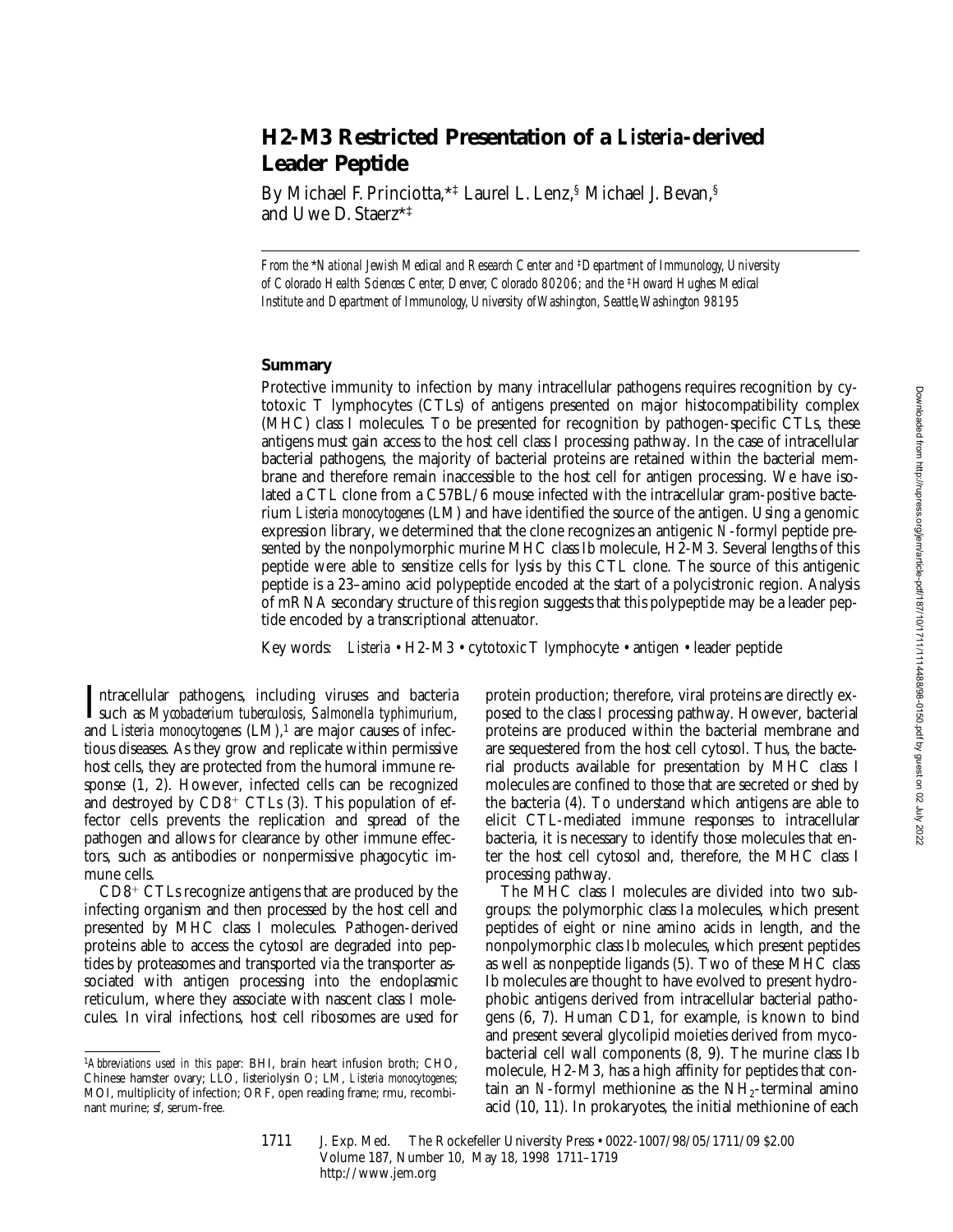protein is formylated. In eukaryotes, only proteins from mitochondria and chloroplasts initiate with *N*-formyl methionine. Therefore, H2-M3 preferentially presents antigens derived from intracellular bacteria (12).

The gram-positive bacterium LM is an intracellular pathogen that infects hepatocytes, endothelial cells, and permissive (nonbacteriocidal) macrophages. Upon infection of the host cell, secretion by LM of the hemolysin listeriolysin O (LLO) results in lysis of the phagosomal membrane and entry of the bacteria into the host cell cytosol (13). This cytosolic localization facilitates entry of antigenic molecules released from the bacteria into the host cell class I processing pathway (14). Thus, LM is well suited for the study of MHC class I–restricted presentation of antigens derived from intracellular bacterial pathogens (15).

 $CD8<sup>+</sup>$  CTLs are necessary for protective immunity against infection with LM (16, 17). Adoptive transfer of spleen cells from mice immunized with a sublethal dose of LM confers protection to naive animals (18–20). In some cases, immunity can be transferred between mice of disparate MHC haplotypes, suggesting antigen presentation by nonpolymorphic MHC molecules (21, 22). Subsequent studies have demonstrated that H2-M3 is able to present LM antigens to CTL clones isolated from LM-infected mice (6, 23). To date, two LM-derived peptides presented by H2-M3 have been identified. One is a pentapeptide that was identified by tandem mass spectrometry of LM bacterial culture supernatant preparations (24). It has the sequence f-MIVIL, and the protein from which it is derived has not yet been identified. The sequence of the second peptide was elucidated by screening an LM genomic expression library for production of antigenic activity (25). Genomic inserts coding for activity were sequenced, and a peptide of six or seven amino acids in length with the sequence f-MIGWII(A) was identified as the active peptide. A novel membrane protein, called LemA, was identified as the source of the MIGWII(A) peptide.

Since antigenic peptides presented by MHC class I molecules are derived generally from cytosolic proteins, it would be expected that bacterial products that efficiently gain access to the host cell cytosol would be preferentially presented (4). LM resides in the host cell cytosol, and indeed, all of the identified peptides from LM that are presented by MHC class Ia molecules are products of secreted proteins. Four epitopes presented on the murine class Ia H-2Kd molecule have been identified. They are derived from LLO (26), p60 (27, 28), and a metalloprotease (29), all of which are proteins secreted by LM. The protein source of the f-MIVIL peptide is unknown; however, it is present in bacterial culture supernatants, indicating that it is secreted or shed by the bacteria (23, 24). LemA is believed to be a bacterial membrane protein with an  $N_{\text{out}}-C_{\text{in}}$  topology; thus, the H2-M3–presented epitope is on the outside surface of the bacterial membrane and is exposed to the host cell cytosol. Identification of additional bacterial antigens presented by MHC class I molecules and the proteins from which they are derived will establish whether exposure to the host cell cytosol is a common feature shared by these antigens. In addition, characterization of the nature and source of antigenic peptides presented by nonpolymorphic MHC class Ib molecules may enable the development of vaccine strategies that circumvent the problem of MHC restriction encountered in outbred populations.

In this study, we describe an LM-derived *N*-formyl peptide presented by H2-M3. Using a genomic LM expression library, we determined the sequence of this peptide. Several lengths of this peptide are recognized by an H2-M3– restricted CTL clone, with the hexameric peptide having activity at concentrations in the femtomolar range. In addition, we have determined that this peptide is derived from a 23–amino acid leader polypeptide. This polypeptide is encoded at the start of a polycistronic mRNA region and may be a by-product of transcriptional attenuation.

### **Materials and Methods**

*Mice and Cell Lines.* C57BL/6, BALB/c, and DBA/2 mice were purchased from The Jackson Laboratory (Bar Harbor, ME). Cell lines were cultured at 37°C in 7%  $CO<sub>2</sub>$  in IMDM (Sigma Chemical Co., St. Louis, MO) supplemented with 5 mM Hepes, 2 mM glutamine, 1 mM hydroxypyruvate, 50 mM 2-mercaptoethanol, nonessential amino acids, 100 IU/ml penicillin, 100 mg/ml streptomycin, 50 mg/ml gentamycin, and 10% fetal bovine serum (cIMDM; Intergen Co., Purchase, NY). Serum-free IMDM (sfIMDM) is identical to cIMDM in formulation, except BSA (Sigma Chemical Co.) 0.5% (wt/vol) was substituted for fetal bovine serum as a source of protein. BMC2.3 is a C57BL/ 6-derived H-2b macrophage–like cell line obtained from Dr. Kenneth Rock (Harvard University, Boston, MA). EL4 is a C57BL/6 derived H-2<sup>b</sup> thymoma cell line. P815 is a DBA/2-derived H-2<sup>d</sup> mastocytoma cell line. M12.C3 is a BALB/c-derived H-2d lymphoma cell line. MC.12 is an H-2d macrophage–like cell line. SVCAS2F6 is a fibroblast cell line that expresses a mutant (null) allele of H2-M3, and 13S2 is the SVCAS2F6 line that has been transfected with a chimeric MHC class I molecule containing the cytoplasmic, transmembrane, and  $\alpha_3$  domains from H-2L<sup>d</sup> and the  $\alpha_1$  and  $\alpha_2$  domains from wild-type H2-M3 (30). L9.6 is a C57BL/6  $\times$  BALB/c F<sub>1</sub>–derived CD8<sup>+</sup> CTL clone that recognizes the murein hydrolase p60 epitope 217-225 presented by H-2K<sup>d</sup> and obtained from Dr. Eric Pamer (Yale University, New Haven, CT). Recombinant murine GM-CSF (rmuGM-CSF) was produced from cultured Chinese hamster ovary (CHO) cells transfected with the murine GM-CSF gene (gift of Dr. Steven Dow, National Jewish Medical and Research Center, Denver, CO). Approximately  $2-5 \times 10^6$  CHO/GM-CSF cells were cultured in 100 ml cIMDM in 75 cm<sup>2</sup> tissue culture flasks for 4–5 d at 37 $^{\circ}$ C in 7% CO<sub>2</sub>. Culture supernatant was harvested and used as a source of rmuGM-CSF for culture of primary bone marrow macrophages. Primary bone marrow macrophages were grown in six-well tissue culture plates in 5 ml cIMDM/well supplemented with 8% rmuGM-CSF/CHO cell culture supernatant.

*Peptide Synthesis.* Peptides were synthesized using standard solid phase Fmoc chemistry on a peptide synthesizer (model 433A; Applied Biosystems, Foster City, CA). Protecting groups were removed from resin-bound amino acid residues using hydrogen fluoride. Fmoc amino acids were purchased from AnaSpec, Inc. (San Jose, CA), and *N*-formyl methionine was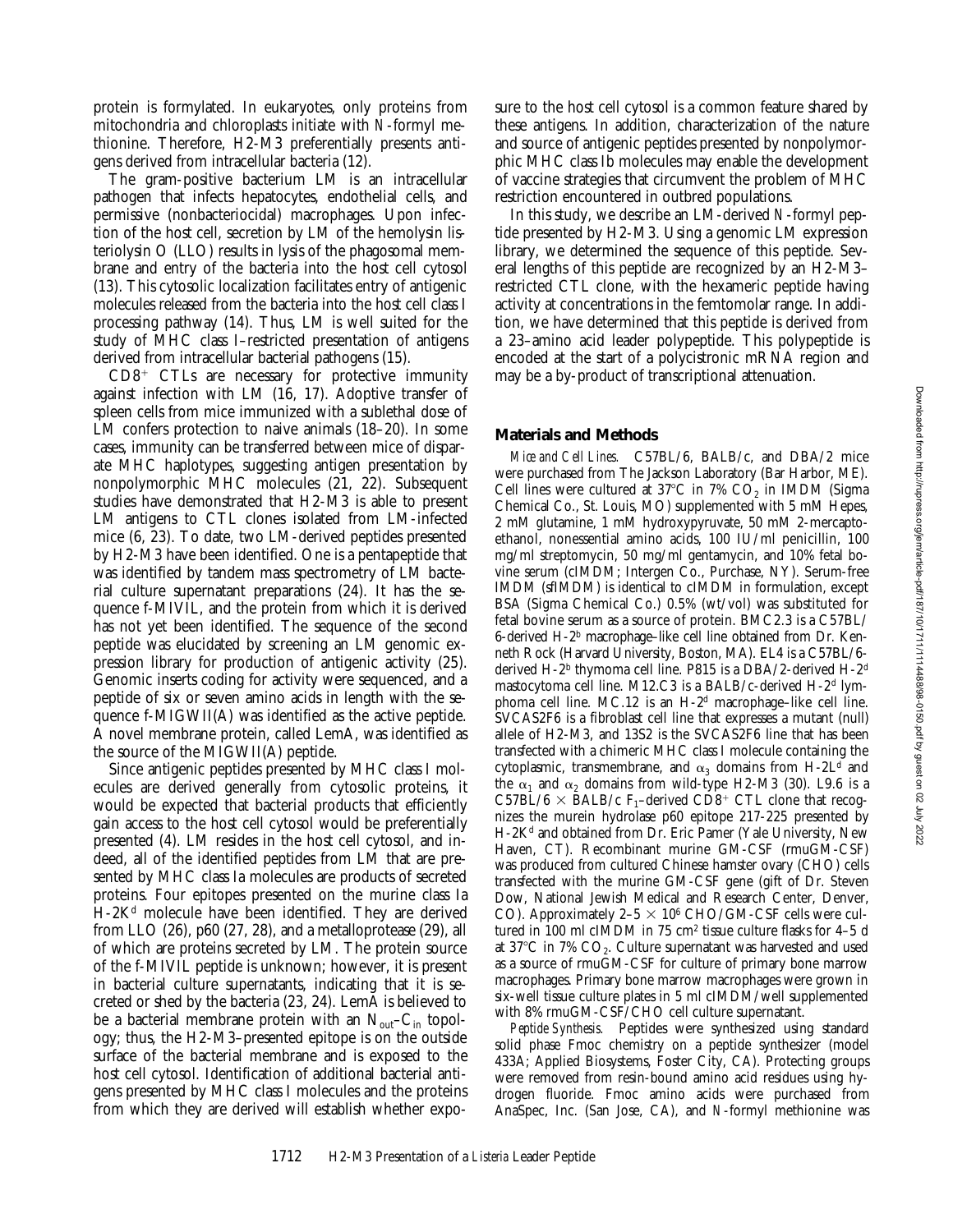purchased from Bachem Bioscience Inc. (King of Prussia, PA). Peptides were purified by reverse-phase HPLC on a Luna  $10\mu$ C18(2)  $250 \times 2.12$  mm column (Phenomenex, Inc., Torrance, CA) using an HPLC pump (model 510; Waters Associates, Milford, MA). Integrity of the peptides was confirmed using a Voyager reverse-phase matrix-assisted laser desorption ionization time-of-flight mass spectrometer (PerSeptive Biosystems, Framingham, MA). Peptides were dissolved in 100% DMSO, aliquoted, and stored at  $-20^{\circ}$ C. Stock solutions were diluted in PBS as needed.

*CTL Clones and Assays.* CTL clones were generated by immunizing 8–10-wk-old female C57BL/6 mice i.p. with 104 CFU LM (serotype 1/2a). Spleen and lymph node cells were harvested on day 8 after infection. Erythrocytes were lysed with Tris-buffered ammonium chloride (Sigma Chemical Co.), and spleen and lymph node cells were cultured in flat-bottomed 24-well plates in 2 ml cIMDM/well. Spleen and lymph node cells,  $2 \times 10^{5}$ /well, were restimulated with  $2 \times 10^4$  irradiated (18,000 rads) LMinfected MC.12 or BMC2.3 cells/well in the presence of  $4 \times 10^6$ irradiated (3,000 rads) C57BL/6 spleen cells/well. The MC12 and BMC2.3 cell lines were infected with LM at a multiplicity of infection (MOI) of 10:1 for 3 h before establishing the restimulation culture. Responder cells were cloned by limiting dilution in flat-bottomed 96-well plates after 1 wk in culture. CTL clones were restimulated every 7–8 d in 24-well plates and cultured in cIMDM supplemented with 4% supernatant from concanavalin A–stimulated rat spleen cells.

Target cells were labeled with  $[51Cr]NaCr_2O_4$  for 1-1.5 h. Target cells that were to be infected with LM were cultured in antibiotic-free cIMDM for a minimum of 72 h before assay. LM from a log phase culture were washed three times in PBS, then added to target cells at an MOI of 10:1. Gentamycin sulfate (Sigma Chemical Co.) at a final concentration of 10  $\mu$ g/ml was added 30 min after infection to kill extracellular bacteria. LM culture supernatants and peptides were incubated with target cells for 1–2 h at  $37^{\circ}$ C before addition of effectors. Peptide titration curves for *N*-formyl and nonformylated peptides were performed in sfIMDM to eliminate peptide degradation by serum proteases.

CTL assays were performed in 96-well round-bottomed plates. Target cells were plated at  $10<sup>4</sup>$  cells/well in 100  $\mu$ l cIMDM, and CTLs were added at the indicated E/T ratio in 100  $\mu$ l cIMDM. Plates were centrifuged for 3 min at 800 *g*, then incubated for 4 h at  $37^{\circ}$ C in 7% CO<sub>2</sub>. Plates were centrifuged for 3 min at 1,500 g, and 100  $\mu$ l of medium/well was collected and counted for 1 min on an automatic  $\gamma$  counter. All assays were performed in triplicate. Spontaneous release was determined from wells containing target cells in cIMDM with no effector cells. Total release was determined from wells containing target cells in cIMDM plus 1% Triton-X 100 (Sigma Chemical Co.) without effector cells. Percent specific release was calculated as follows: [(cpm released in the presence of effector cells  $-$  cpm of nonspecific release)/(cpm of total release – cpm of nonspecific release)]  $\times$  100.

*Culture of LM and E. coli Containing the LM Genomic Library.* The virulent LM strain used in these studies was EGD serotype 1/2a. LM were cultured in brain heart infusion broth (BHI; Difco Laboratories Inc., Detroit, MI) at 37°C on a rotary shaker at 200 rpm. The LM genomic expression library was the gift of L.L. Lenz and M.J. Bevan (University of Washington, Seattle, WA), and its construction has been described previously (25). Individual LM genomic clones in *E. coli* DH10<sub>B</sub> were grown in 0.2 ml of BHI supplemented with 100  $\mu$ g/ml spectinomycin in 96-well flat-bottomed plates at  $37^{\circ}$ C for 24 h. Bacteria were lysed by three rounds of freezing at  $-80^{\circ}$ C and thawing at 37 $^{\circ}$ C. Bacterial lysate was added at 10% to individual wells containing 51Cr-labeled

BMC2.3 for 1 h, then CTLs were added at an E/T ratio of 5:1. Target cells were assayed for specific lysis as described. All positive transformants identified were grown in 3 ml BHI for 24 h and retested to confirm the presence of antigen. It was found during these experiments that incubation of target cells with bacterial lysates substantially increased the spontaneous release. Supernatants from positive cultures contained levels of antigenic activity comparable with bacterial lysates, but were less toxic to the target cells. After the initial round of screening, transformed bacteria were no longer subjected to freeze-thawing, and culture supernatants were tested directly in  ${}^{51}Cr$  release assays.

*DNA Sequencing and PCR Screening.* Restriction mapping of plasmid DNA from positive transformants was performed using restriction endonucleases from Promega Corp. (Madison, WI) according to the manufacturer's instructions. LM genomic DNA was sequenced initially using the M13 forward primer 5'-GTAAAACGACGGCCAG and the M13 reverse primer 5'-CAGGAAACAGCTATGAC. Sequencing data thus generated were used to design additional sets of internal sequencing primers. All sequencing was performed at the National Jewish Medical and Research Center core sequencing facility by dye terminator cycle sequencing on a DNA sequencer (ABI Prism 377; Perkin-Elmer Corp., Norwalk, CT).

Sequencing data were used to design PCR primer pairs that would produce overlapping DNA fragments from the genomic LM DNA insert. These PCR products were ligated directly into the pCR 2.1 cloning vector (Invitrogen Corp., Carlsbad, CA) according to the manufacturer's instructions and transformed into DH5 $\alpha$  *E. coli*. Transformants were grown in 200  $\mu$ l BHI with 50  $\mu$ g/ml ampicillin (Sigma Chemical Co.) at 37°C for 24 h, and supernatants were screened for antigenic activity in a standard <sup>51</sup>Cr release assay as described for the LM genomic expression library. The PCR primer pair 5'-AAGCAGAGAAAAAATGTC and 5'-CAAACGTCATTCCGGTATT amplifies a 1.64-kb insert with antigenic activity from genomic clones H6.1 and E11.4. PCR primers 5'-ACGATAGTCACAAACCGTG and 5'-ACACAA-TGAAAACACCCC produce a 270-bp fragment, and primers 5'-TTTAATGATTGTAACGTTA and 5'-AAATTACATA-CATCCCCA produce a 330-bp fragment, that both encode antigenic activity and overlap by 60 bp.

#### **Results and Discussion**

*CTL Clone C10.4 Recognizes a Listeria Peptide Presented by H2-M3.* Previous studies have shown that CTLs derived from mice immunized with a sublethal dose of LM are able to lyse target cells infected with LM and, in some cases, target cells exposed to supernatant from LM cultures (3, 23). To generate LM-specific CTL clones restricted by nonpolymorphic MHC class Ib molecules, spleen and lymph node cells from LM-infected C57BL/6 (H-2b) mice were restimulated in vitro using an allogeneic (H-2<sup>d</sup>) macrophage–like cell line infected with LM. Cell lines derived from spleen and lymph node cells were tested for their ability to selectively lyse LM-infected target cells in a standard 51Cr release cytotoxicity assay. Cell lines able to lyse LMinfected allogeneic macrophage–like target cells were identified and cloned by limiting dilution. The CTL clone C10.4, isolated from the lymph nodes of an LM-infected mouse, was selected because of its ability to specifically lyse both syngeneic and allogeneic macrophage–like cell lines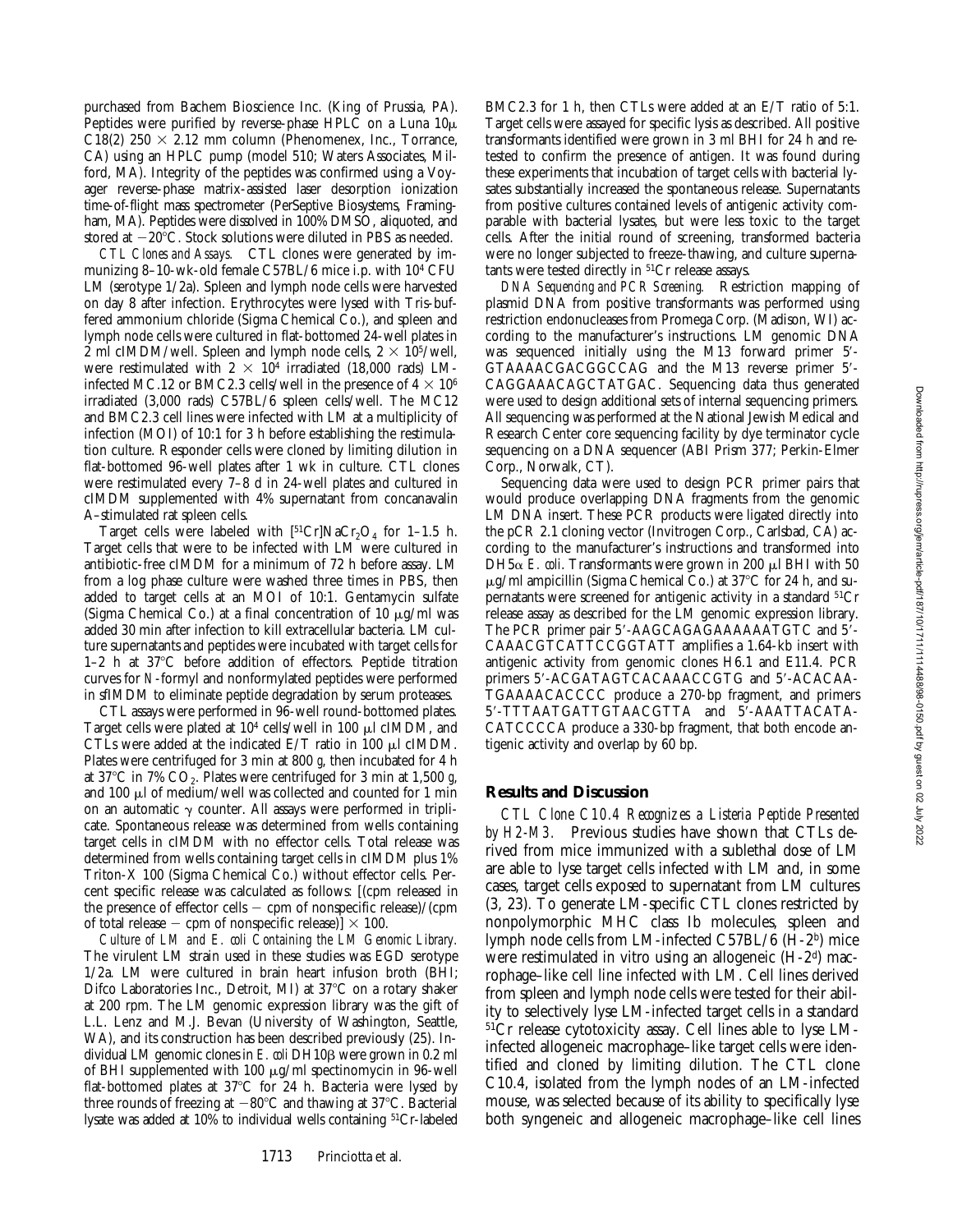

Figure 1. Clone C10.4 recognizes LM antigen present in bacterial culture supernatant in an MHC class Ia–unrestricted manner. (*A*) The macrophage-like cell line BMC2.3 (H-2b) presents antigen to CTL clone C10.4 when infected in vitro with live washed LM (*open circles*), MOI 10:1. BMC2.3 are also lysed when incubated with supernatant from LM cultures (*open triangles*). Target cells from mice with different MHC haplotypes were incubated with 48-h LM culture supernatant and then assayed for lysis by C10.4. Primary bone marrow macrophages from (*B*) DBA/1 (H-2q) were lysed in the presence of LM culture supernatant but not when incubated with uninoculated culture medium (*open squares*). The H-2d B cell lymphoma cell line M12C3 (*C*) and the H-2d mastocytoma cell line P815 (*D*) were lysed only in the presence of LM culture supernatant.

infected in vitro with LM. In addition, C10.4 was found to lyse the syngeneic macrophage–like cell line BMC2.3 exposed to LM culture supernatant, but not BMC2.3 incubated with uninoculated culture medium (Fig. 1 *A*). Using LM culture supernatant as a source of antigen, we established that C10.4 was able to lyse target cells of diverse MHC haplotypes. Target cells from  $H-2<sup>b</sup>$ ,  $H-2<sup>d</sup>$ , and  $H-2<sup>q</sup>$ mice incubated with LM culture supernatant were lysed by C10.4 (Fig. 1, *A–D*). This lack of MHC class Ia restriction suggested two possibilities: that antigen presentation was MHC class Ia permissive or that presentation was MHC class Ib restricted.

The murine MHC class Ib molecule H2-M3 has been shown to present LM-derived peptides containing an *N*-formyl methionine residue to  $CD8^+$  CTLs (23). Although H2-M3 is highly conserved among most mouse strains, a null allele from *Mus musculus castaneus*, which is unable to present antigen for recognition by H2-M3–restricted CTLs, has been described (31). A fibroblast cell line derived from the B10.CAS2 mouse, which carries this null allele, is unable to present antigens to CTLs restricted by H2-M3. The ability of this cell line to present H2-M3–restricted antigens is restored by transfection with a chimeric MHC class I molecule consisting of the  $\alpha_1$  and  $\alpha_2$  domains of wild-type H2-M3 and the  $\alpha_3$  transmembrane and cytoplasmic domains of  $H-2L<sup>d</sup>$  (30). To determine whether  $H2-M3$  was the presenting molecule, both transfected and untransfected B10.CAS2 fibroblasts were incubated with LM culture supernatant. The C10.4 CTL clone was able to kill B10.CAS2



**Figure 2.** Antigen presentation to C10.4 is restricted by H2-M3. The ability of C10.4 to lyse fibroblasts expressing mutant H2-M3*cas*2 or H2- M3*wt* in the presence of LM culture supernatant was tested. (*A*) Untransfected B10.CAS2 fibroblasts expressing the mutant H2-M3*cas*2 MHC class I molecule were incubated with LM culture supernatant (*open triangles*) or uninoculated culture medium (*open squares*) as a negative control. The fibroblast target cells were then assayed for lysis by C10.4. (*B*) B10.CAS2 fibroblasts transfected with the H2-M3*wt* MHC class I molecule were incubated with LM culture supernatant or uninoculated culture medium as in *A*, then assayed for lysis by C10.4.

cells transfected with the chimeric H2-M3*wt* gene, but did not kill the untransfected cells (Fig. 2, *A* and *B*). Thus, the H2-M3 molecule presents the antigen from the LM culture supernatant to C10.4. Further biochemical analysis, including protease digestion of LM culture supernatant, indicated that the antigen presented by H2-M3 was proteinaceous (data not shown).

Two LM-derived *N*-formyl peptides presented by H2- M3 to LM-specific CTL clones have been described (24, 25). Neither of these peptides was able to sensitize cells for lysis by C10.4. These peptides were also examined for their ability to competitively inhibit the antigenic activity present in LM culture. Both peptides had a half-maximal inhibitory concentration (IC<sub>50</sub>) of  $\sim$ 10 nM when mixed with LM culture supernatant and tested for the ability to sensitize EL4 target cells for lysis by C10.4 (data not shown). Thus, the *N*-formyl LM peptides and the antigen recognized by C10.4 were presented by the same MHC class I molecule.

*Isolation of Antigenic Activity Using an LM Genomic Library.* The antigen recognized by C10.4 was identified by screening an LM genomic expression library for antigenic activity. Construction of this library has been described previously (25). The library consists of approximately six LM genome equivalents cloned as 5–8-kb inserts into the plasmid expression vector pAT29 and transformed into DH10<sub>B</sub> *E. coli*. The library was screened by testing supernatant from individual *E. coli* transformants for the ability to sensitize BMC2.3 target cells for lysis by C10.4. Of 2,400 genomic clones tested, two positives were selected for further analysis. Plasmid DNA from these positive transformants was isolated and subjected to digestion with restriction endonucleases. Restriction maps of these two clones suggested they were overlapping (data not shown). These two LM DNA inserts were sequenced, and the sequence data were compared for homology. We found that the entire insert designated H6.1 was contained within the sequence of the insert designated E11.4 (Fig. 3).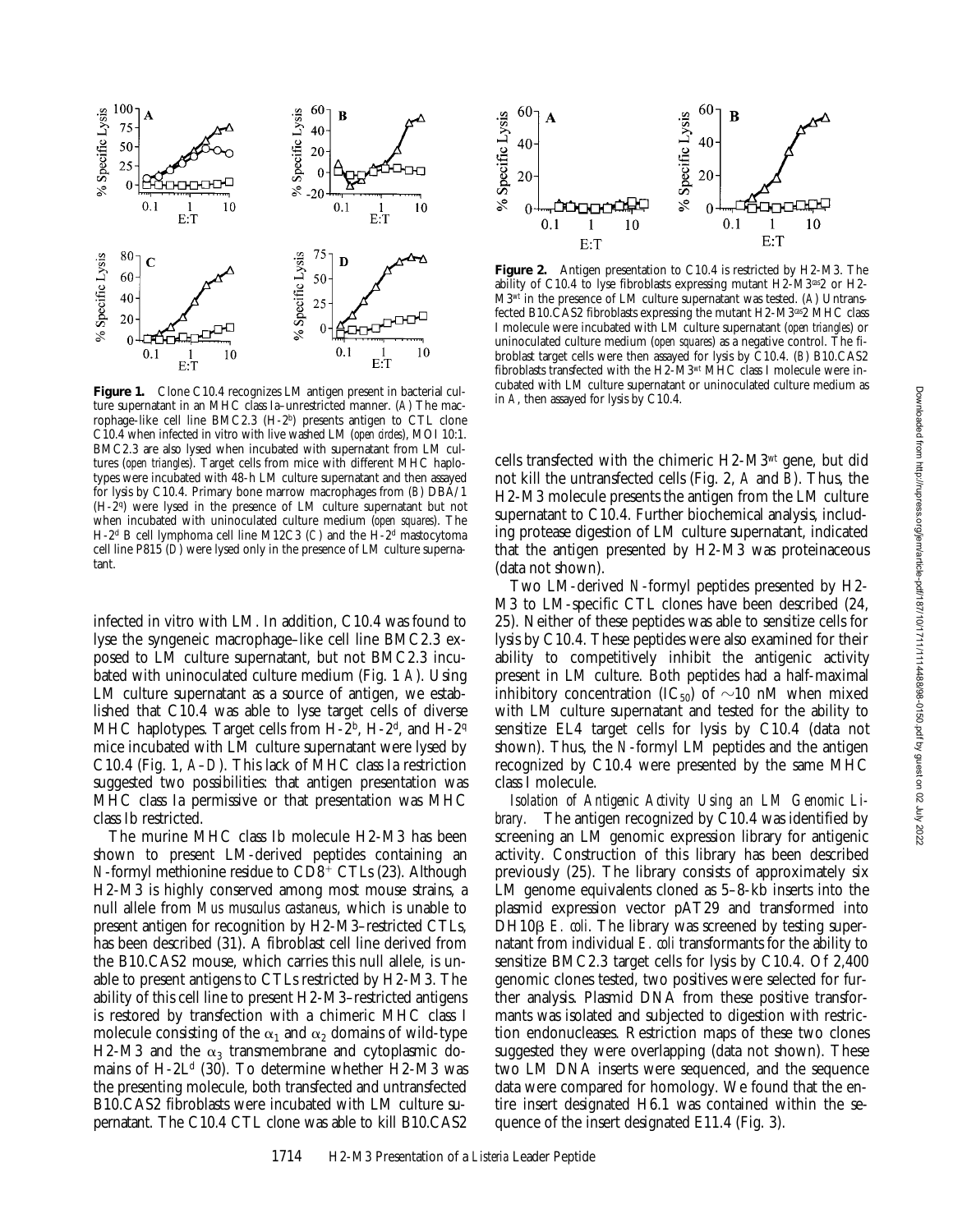

f-MIVTLFYSAYSFSGVFSLCDIIL

Figure 3. Strategy for cloning DNA fragments with antigenic activity from an LM genomic library. Using sequence data from LM genomic DNA inserts E11.4 and H6.1, PCR primers were designed to produce overlapping fragments of 1.5–2.0 kb. A 1.64-kb fragment was found with activity. PCR primers were designed to produce overlapping fragments contained within the 1.64-kb sequence. These PCR products were designed to be of 200–400 bp in length. Two fragments with a 60-bp overlap were found with activity. Sequence information from this 60-bp fragment was used to identify a 23–amino acid polypeptide containing an *N*-formyl methionine with antigenic activity.

Using these sequence data, PCR primers were designed to amplify DNA fragments of 1.5–2.0 kb from the LM inserts. These DNA fragments were designed to overlap each other by 100–200 bp and to cover the entire sequence of both LM inserts. It was found that when these PCR products were ligated directly into the pCR2.1 cloning vector and transformed into  $DH5\alpha$  *E. coli*, some of them produced antigenic activity that could be recovered from bacterial culture supernatant (data not shown). These culture supernatants were screened to identify PCR products encoding antigenic activity. The sequences of PCR products encoding activity were then used to produce a second set of PCR products 200–400 bp in length that overlapped by 50–80 bp. In this way, two DNA fragments with antigenic activity and overlapping by 60 bp were isolated from the H6.1 and E11.4 inserts (Fig. 3).

*Identification of an Antigenic N-formyl Peptide.* Based on the data presented above and the fact that the presenting molecule is H2-M3, we expected that the antigenic peptide would contain an *N*-formyl methionine residue. The 60-bp insert was examined in all six reading frames for possible ATG or GTG translation start sites. One open reading frame (ORF) containing an ATG start site followed by several hydrophobic residues was identified. The full-length sequence of this ORF encodes a 23–amino acid polypeptide we have termed AttM. Since H2-M3 has a strong preference for hydrophobic peptides containing an *N*-formyl methionine (11, 32, 33), this sequence was a likely candidate to encode the antigenic peptide recognized by C10.4. The heptameric peptide encoded by the first 21 bp of this sequence was synthesized and found to contain antigenic activity at micromolar peptide concentrations (Fig. 4).

H2-M3 is able to present peptides of different lengths for recognition by the same T cell clone (11, 25). Therefore, the 5-, 6-, 7-, 8-, and 9-mer versions of the peptide were synthesized and assayed for their ability to sensitize EL4 cells for lysis by C10.4. The 6-mer was found to have the greatest activity, with half-maximal lysis of EL4 occurring at concentrations of  $\sim 80$  fM (Fig. 4). Higher concentrations of the longer peptides were required to sensitize EL4 cells for lysis by C10.4. Eliminating the sixth residue, phenylalanine, almost completely abrogated recognition by C10.4. Previous studies have shown that H2-M3 is able to bind *N*-formyl peptides of five amino acids or shorter with high affinity (34), suggesting that the phenylalanine at position 6 of this peptide is crucial for TCR interaction with the H2-M3–peptide complex.

When target cells were incubated with the 8- or 9-mer peptides in the presence of fetal bovine serum, lower concentrations of peptide were required for half-maximal lysis, suggesting that the bovine serum contained peptidase activity that cleaved the COOH-terminal end of the peptides. The crystal structure of H2-M3 elucidated by Wang et al. (33) demonstrates that the COOH-terminal residues of bound peptides extend beyond the peptide binding groove and suggests that COOH-terminal trimming of peptides



1715 Princiotta et al.

**Figure 4.** Several lengths of an *N*-formyl peptide target cells for lysis by C10.4. Peptides beginning with the  $NH<sub>2</sub>$ -terminal methionine of the 23– amino acid polypeptide identified from the genomic LM library were synthesized and tested for antigenic activity. C10.4 cells were assayed for the ability to lyse EL4 target cells coated with peptide at an E/T of 5:1. Target cells were incubated for 1–2 h at 37°C in sfIMDM to prevent digestion of peptide by serum-derived proteases. *N*-formyl peptides of five (*open squares*), six (*filled squares*), seven (*open circles*), eight (*filled circles*), and nine (*open triangles*) amino acids in length were found to have activity. Peptides were titrated and tested for activity. The 6-mer retained activity at lower peptide concentrations than the other *N*-formyl peptides tested. A nonformylated 8-mer peptide (*filled triangles*) required a 105 higher concentration for half-maximal lysis compared with the *N*-formyl 8-mer peptide.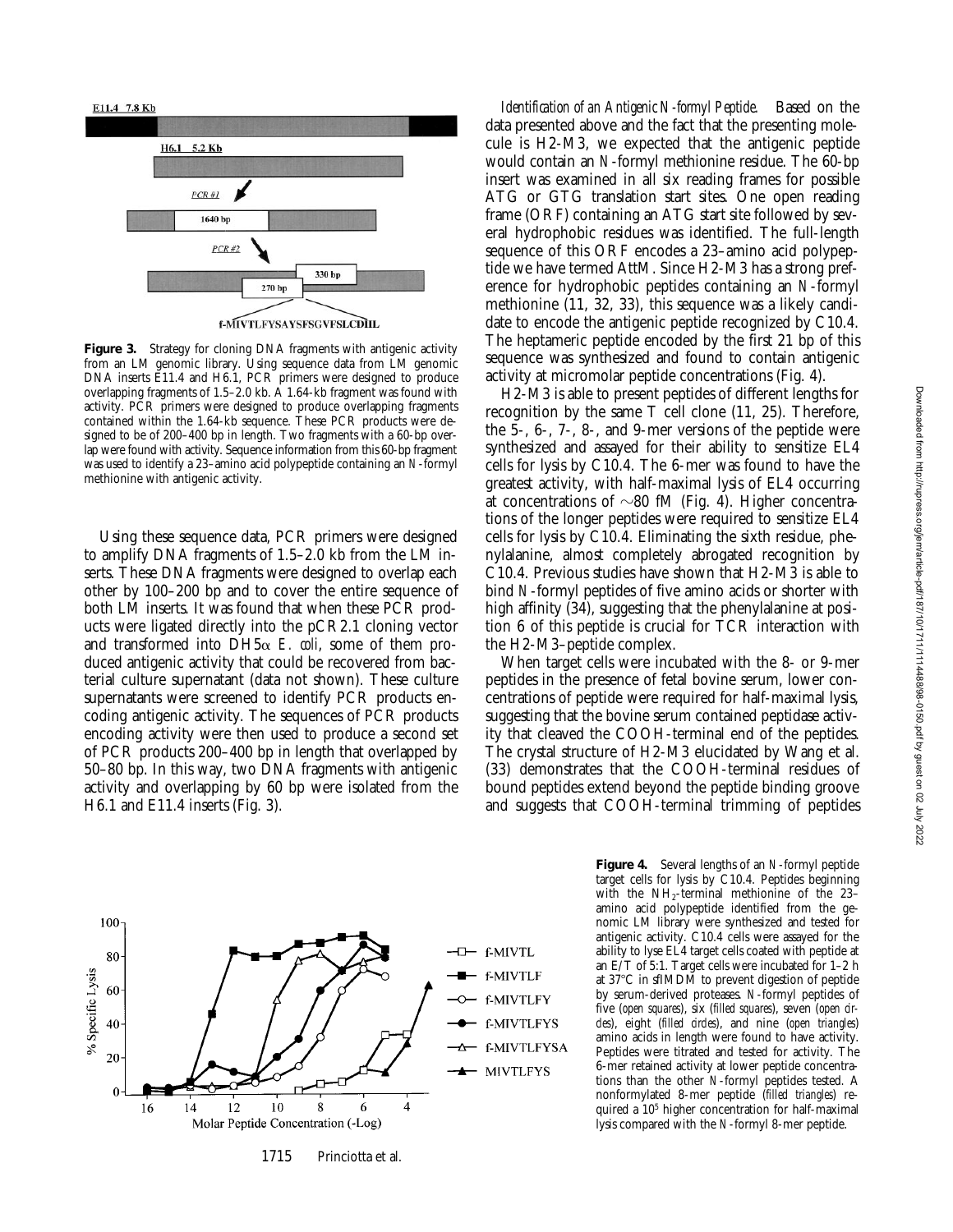

**Figure 5.** The 23–amino acid antigenic polypeptide (AttM) is encoded at the transcription start site of a polycistronic region. (*A*) The DNA sequence encoding the 23–amino acid polypeptide containing the antigenic peptide sequence is immediately upstream of a polycistronic region containing at least three ORFs. (*B*) The DNA sequence immediately 5' of the AttM polypeptide translation start site contains an RNA polymerase binding site consensus sequence  $(-35,$  *underlined bold*), a Pribnow box  $(-10,$  *underlined bold*), and a ribosome binding site consensus sequence (*underlined italic*). Immediately after the AttM stop codon is a ribosome binding site consensus sequence for the first ORF of the polycistronic region (*underlined italic*). The ATG translation start sites for the AttM polypeptide and for ORF 1 as well as the single-letter amino acid translation of the AttM polypeptide are shown (*bold*).

could occur after binding of the peptide to H2-M3. Elimination of the *N*-formyl moiety from peptides presented by H2-M3 results in a  $10^{2}-10^{4}$ -fold increase in the peptide concentration needed for half-maximal lysis by CTLs specific for the *N*-formyl peptide (25, 35). Compared with the *N*-formyl 8-mer peptide,  $\sim$ 10<sup>5</sup>-fold more of the nonformylated 8-mer peptide was required for half-maximal cell lysis by C10.4 (Fig. 4). Therefore, the ability of the peptide to bind H2-M3 is highly dependent on the *N*-formyl moiety.

*AttM is Encoded at the Transcriptional Start Site of a Polycistronic Region.* To better understand the nature of the AttM polypeptide, we examined the DNA sequence data obtained from the H6.1/E11.4 LM genomic inserts. We found that the region immediately upstream of the *attM* translation start site contained a consensus sequence for an RNA polymerase binding site  $(-35)$ , a Pribnow box  $(-10)$ , and a ribosome binding site (Fig. 5). Examination of the sequence data downstream from the polypeptide coding region revealed a polycistronic region containing at least three ORFs. ORF 1 contains a ribosome binding site consensus sequence immediately  $5'$  to the translation start site (Fig. 5), as do ORF 2 and ORF 3 (GenBank accession number AF039207). The presence of these sites is consistent with the AttM polypeptide being a transcription start site of a polycistronic operon.

The amino acid sequence of the three ORFs as well as the AttM polypeptide were examined for sequence homology with proteins of known sequence using the basic local alignment sequence tool (BLAST) at the National Center for Biotechnology Information (http://www.ncbi.nlm.nih.gov). No significant homology was found for either the AttM

polypeptide or for ORF 1. ORF 2 was found to have significant sequence homology  $(P \leq 10^{-12})$  with members of the XylS/AraC family of transcriptional regulatory proteins (36, 37). Members of this protein family possess a COOHterminal region which contains a DNA binding motif that is highly conserved. The  $NH<sub>2</sub>$ -terminal portion is not conserved and is presumed to bind effector molecules that determine specificity. ORF 3 had significant homology (*P*  $\langle 10^{-10} \rangle$  with several bacterial NADH-dependent dehydrogenases. In fact, a region homologous to ORFs 2 and 3 and with similar orientation and spacing is present in the *yisR* and the *yisS* genes of *Bacillus subtilis* (GenBank accession number Y09476 [38]). Therefore, these ORFs may be part of a functional operon conserved in other gram-positive bacteria.

*AttM Is a Candidate for a Leader Peptide Encoded by a Transcriptional Attenuator.* The role of transcriptional attenuators in the regulation of the expression of genes involved in the biosynthesis of amino acids, nucleotides, and metabolic enzymes has been well documented for prokaryotes, eukaryotes, and viruses (39–41). A common feature of these transcriptional attenuators is the formation of stable secondary mRNA structure at the transcriptional start site of the operon. Formation of this secondary structure prevents ribosome binding and thus translation of the first ORF of the operon. The formation of secondary mRNA structure can be prevented if the ribosome stalls during translation of the attenuator region of the operon, allowing the binding of ribosomes to the downstream ORFs and translation. In all of the transcriptional attenuators studied to date, the attenuator leader region encodes a short polypeptide. This polypeptide appears to be a by-product of the translation of the attenuator leader region that occurs during regulation of the operon. Although no biological function has been described for any of these polypeptides, an attenuator leader peptide could serve as a source of antigenic peptide during the host immune response to intracellular bacterial infection.

The length of the AttM polypeptide, its location at the beginning of a polycistronic region, and the presence of consensus sequences for the binding of RNA polymerase and ribosomes immediately 5' of the AttM translation start site suggested that it may be a leader peptide for a transcriptional attenuator. We used computer analysis to examine the 300-bp region of DNA that included the *attM* gene and the  $5'$  section of ORF 1 for formation of secondary structure (42–44). When the region encoding the AttM polypeptide was included, a large stable hairpin structure was predicted that would include the ribosome binding site for ORF 1. Formation of such a structure would prevent ribosome binding and translation (Fig. 6, *top*). The exclusion of the nucleotides encoding AttM, as would occur if ribosome stalling were to take place in this region, eliminates the large hairpin structure and frees the Shine-Dalgarno sequence of ORF 1 for ribosome binding and initiation of translation (Fig. 6, *bottom*).

Intracellular bacterial pathogens are adapted to survive in the host cell environment, either in the cytosol or in intracellular vacuoles. To enter the host cell MHC class I pro-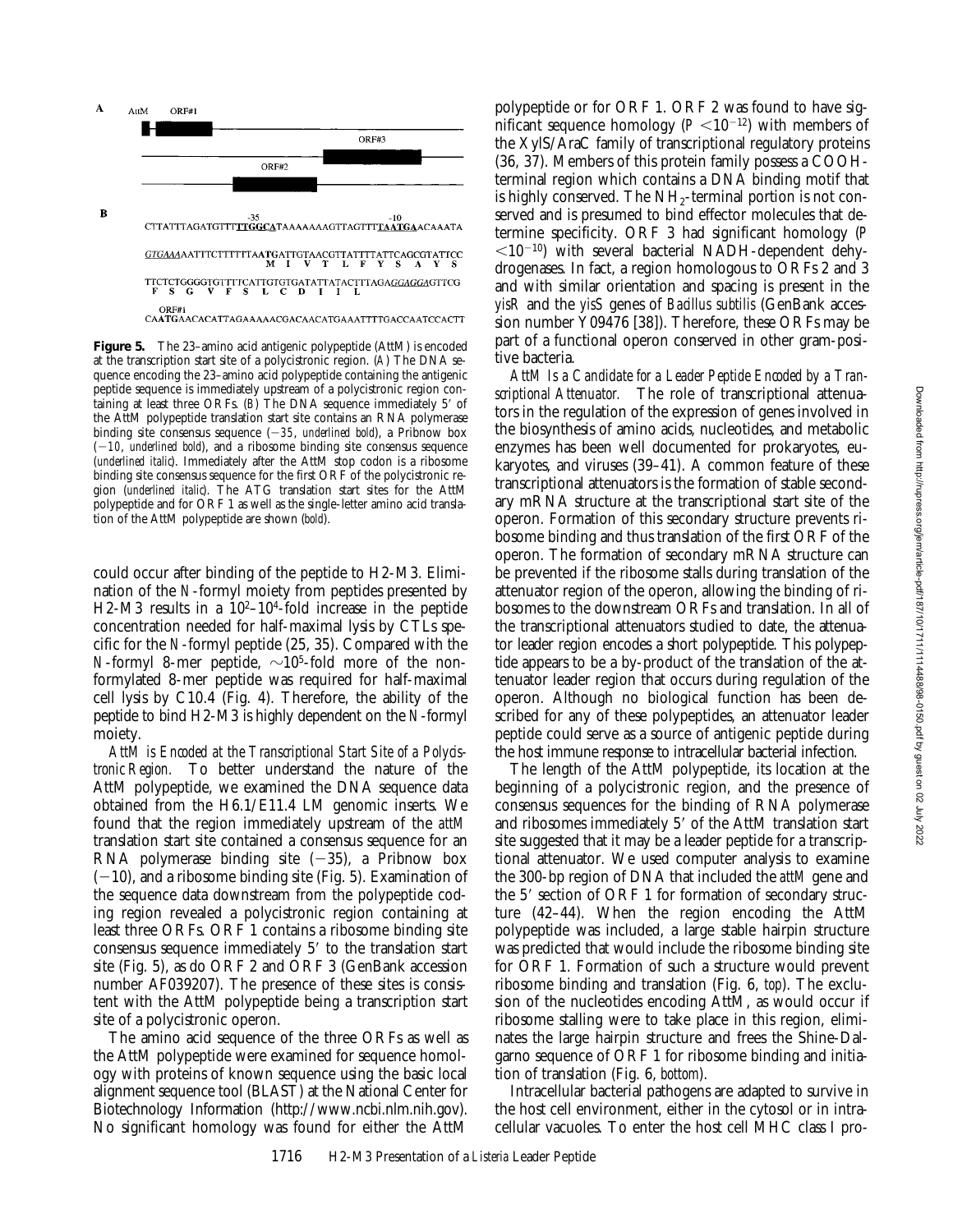

cessing pathway, proteins derived from live intracellular bacteria have to be secreted by the bacteria or released from the bacterial cell surface (4). Indeed, the class I–presented peptides identified from LM thus far are all derived from the secreted proteins LLO, p60, and metalloprotease (45). The LemA-derived *N*-formyl peptide presented by H2- M3 is a membrane protein whose  $N_{out}-C_{in}$  topology exposes the antigenic epitope to the host cell cytosol (25). The AttM polypeptide characterized here does not appear either to be a membrane protein or to be specifically targeted for secretion by LM. However, antigenic activity can be recovered from culture medium in which LM are grown, indicating the AttM polypeptide is released by the bacteria. This release of antigenic peptide is biologically relevant, as antigen presentation occurs in cells infected with live virulent *Listeria*. How the AttM polypeptide escapes the bacterial cytoplasm is unknown, but the small size and the hydrophobicity of AttM may contribute to its re-

**Figure 6.** The 23–amino acid AttM polypeptide may be the product of a putative transcriptional attenuator. (*Top*) The nucleotide sequence encoding the AttM polypeptide and the 5' region of ORF 1 was examined for the ability to form secondary structure using a computer program designed to predict secondary structure from DNA sequences based on free energy of formation (MuFold [42–44]). Formation of a large duplex containing the translation start sites of the AttM polypeptide (*a*) and ORF 1 (*c*), as well as the ribosome binding site consensus sequence of ORF 1 (*b*), was predicted. (*Bottom*) Eliminating the region encoding the AttM polypeptide prevents formation of this secondary structure. This makes the ribosome binding site (*a*) and the ATG translation start site (*b*) of ORF 1 available for ribosome binding and initiation of protein translation.

lease from the bacteria to the host cell cytosol. This would enhance entry of peptide to the MHC class I processing pathway of infected cells as well as protect the *N*-formyl group of the peptide from bacterial deformylases.

Our findings suggest that in addition to proteins specifically targeted for secretion and membrane surface proteins, other bacterial proteins may be accessible to the host cell MHC class I processing pathway and serve as sources of antigen. It is possible that other leader peptides serve as sources of T cell antigens presented by MHC class I or perhaps class II molecules. In addition, these leader peptides could be a source of the short *N*-formyl bacterial peptides that bind to chemotactic receptors found on monocytes and neutrophils (46–48). Identification of additional leader peptide–derived T cell antigens may establish that these polypeptides, which are by-products of transcriptional regulation, are a source of immunologically relevant molecules.

The authors wish to thank K. Rock for the BMC2.3 cell line, R.R. Rich and J.R. Rodgers for the SVCAS2F6 and 13S2 cell lines, E. Pamer for the L9.6 CTL clone, and S. Dow for the rmuGM-CSF/CHO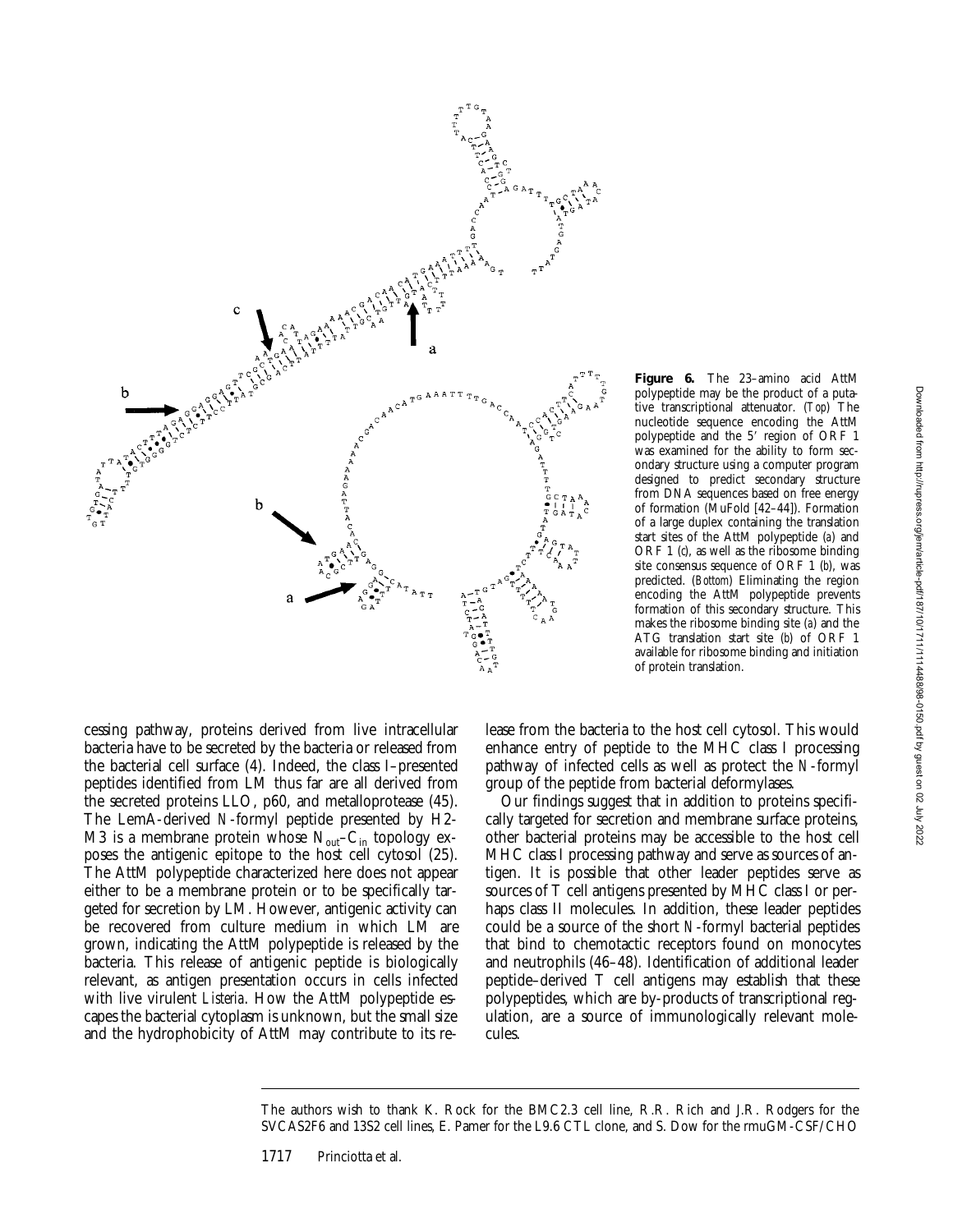cell line. We are especially grateful to A.L. Marrs for synthesis of *N*-formyl peptides. We thank T.A. Potter, R. Berg, S. Hayes, and E. Zahradka for critical review of the manuscript and for helpful discussions.

This work was supported in part by National Institutes of Health grants HD-26841, AI-35194, and AI-22295 (all to U.D. Staerz).

Address correspondence to Uwe Staerz, Department of Medicine, National Jewish Medical and Research Center, K405, 1400 Jackson St., Denver, CO 80206. Phone: 303-398-1767; Fax: 303-398-1396; E-mail: staerzu@njc.org

*Received for publication 29 January 1998 and in revised form 20 March 1998.*

#### **References**

- 1. Unanue, E.R. 1997. Studies in listeriosis show the strong symbiosis between the innate cellular system and the T-cell response. *Immunol. Rev.* 158:11–25.
- 2. Lane, F.C., and E.R. Unanue. 1972. Requirement of thymus (T) lymphocytes for resistance to listeriosis. *J. Exp. Med.* 135: 1104–1112.
- 3. De Libero, G., and S.H. Kaufmann. 1986. Antigen-specific Lyt-2+ cytolytic  $T$  lymphocytes from mice infected with the intracellular bacterium *Listeria monocytogenes*. *J. Immunol.* 137: 2688–2694.
- 4. Pamer, E.G. 1993. Cellular immunity to intracellular bacteria. *Curr. Opin. Immunol.* 5:492–496.
- 5. Stroynowski, I., and K.F. Lindahl. 1994. Antigen presentation by non-classical class I molecules. *Curr. Opin. Immunol.* 6:38–44.
- 6. Kurlander, R.J., S.M. Shawar, M.L. Brown, and R.R. Rich. 1992. Specialized role for a murine class I-b MHC molecule in prokaryotic host defenses. *Science.* 257:678–679.
- 7. Maher, J.K., and M. Kronenberg. 1997. The role of CD1 molecules in immune responses to infection. *Curr. Opin. Immunol.* 9:456–461.
- 8. Beckman, E.M., S.A. Porcelli, C.T. Morita, S.M. Behar, S.T. Furlong, and M.B. Brenner. 1994. Recognition of a lipid antigen by CD1-restricted alpha beta+ T cells. *Nature.* 372: 691–694.
- 9. Sieling, P.A., D. Chatterjee, S.A. Porcelli, T.I. Prigozy, R.J. Mazzaccaro, T. Soriano, B.R. Bloom, M.B. Brenner, M. Kronenberg, P.J. Brennan, et al. 1995. CD1-restricted T cell recognition of microbial lipoglycan antigens. *Science.* 269: 227–230.
- 10. Shawar, S.M., J.M. Vyas, E. Shen, J.R. Rodgers, and R.R. Rich. 1993. Differential amino-terminal anchors for peptide binding to H-2M3a or H-2Kb and H-2Db. *J. Immunol.* 151: 201–210.
- 11. Shawar, S.M., R.G. Cook, J.R. Rodgers, and R.R. Rich. 1990. Specialized functions of MHC class I molecules. I. An *N*-formyl peptide receptor is required for construction of the class I antigen Mta. *J. Exp. Med.* 171:897–912.
- 12. Shawar, S.M., J.M. Vyas, J.R. Rodgers, R.G. Cook, and R.R. Rich. 1991. Specialized functions of major histocompatibility complex class I molecules. II. Hmt binds *N*-formylated peptides of mitochondrial and prokaryotic origin. *J. Exp. Med.* 174:941–944.
- 13. Tilney, L.G., and D.A. Portnoy. 1989. Actin filaments and the growth, movement, and spread of the intracellular bacterial parasite, *Listeria monocytogenes*. *J. Cell Biol.* 109:1597– 1608.
- 14. Brunt, L.M., D.A. Portnoy, and E.R. Unanue. 1990. Presen-

tation of *Listeria monocytogenes* to  $CD8+T$  cells requires secretion of hemolysin and intracellular bacterial growth. *J. Immunol.* 145:3540–3546.

- 15. Unanue, E.R. 1997. Why listeriosis? A perspective on cellular immunity to infection. *Immunol. Rev.* 158:5–9.
- 16. Harty, J.T., R.D. Schreiber, and M.J. Bevan. 1992. CD8 T cells can protect against an intracellular bacterium in an interferon gamma-independent fashion. *Proc. Natl. Acad. Sci. USA.* 89:11612–11616.
- 17. Ladel, C.H., I.E. Flesch, J. Arnoldi, and S.H. Kaufmann. 1994. Studies with MHC-deficient knock-out mice reveal impact of both MHC I- and MHC II-dependent T cell responses on *Listeria monocytogenes* infection [published erratum 1995. 154:4223]. *J. Immunol.* 153:3116–3122.
- 18. Harty, J.T., and E.G. Pamer. 1995. CD8 T lymphocytes specific for the secreted p60 antigen protect against *Listeria monocytogenes* infection. *J. Immunol.* 154:4642–4650.
- 19. Harty, J.T., and M.J. Bevan. 1992.  $CD8+T$  cells specific for a single nonamer epitope of *Listeria monocytogenes* are protective in vivo. *J. Exp. Med.* 175:1531–1538.
- 20. Bishop, D.K., and D.J. Hinrichs. 1987. Adoptive transfer of immunity to *Listeria monocytogenes*. The influence of in vitro stimulation on lymphocyte subset requirements. *J. Immunol.* 139:2005–2009.
- 21. Kaufmann, S.H., H.R. Rodewald, E. Hug, and G. De Libero. 1988. Cloned *Listeria monocytogenes* specific non- $MHC$ -restricted Lyt-2+ T cells with cytolytic and protective activity. *J. Immunol.* 140:3173–3179.
- 22. Lukacs, K., and R.J. Kurlander. 1989. MHC-unrestricted transfer of antilisterial immunity by freshly isolated immune CD8 spleen cells. *J. Immunol.* 143:3731–3736.
- 23. Pamer, E.G., C.R. Wang, L. Flaherty, K.F. Lindahl, and M.J. Bevan. 1992. H-2M3 presents a *Listeria monocytogenes* peptide to cytotoxic T lymphocytes. *Cell.* 70:215–223.
- 24. Gulden, P.H., P. Fischer III, N.E. Sherman, W. Wang, V.H. Engelhard, J. Shabanowitz, D.F. Hunt, and E.G. Pamer. 1996. A *Listeria monocytogenes* pentapeptide is presented to cytolytic T lymphocytes by the H2-M3 MHC class Ib molecule. *Immunity.* 5:73–79.
- 25. Lenz, L.L., B. Dere, and M.J. Bevan. 1996. Identification of an H2-M3-restricted *Listeria* epitope: implications for antigen presentation by M3. *Immunity.* 5:63–72.
- 26. Pamer, E.G., J.T. Harty, and M.J. Bevan. 1991. Precise prediction of a dominant class I MHC-restricted epitope of *Listeria monocytogenes*. *Nature.* 353:852–855.
- 27. Sijts, A.J., A. Neisig, J. Neefjes, and E.G. Pamer. 1996. Two *Listeria monocytogenes* CTL epitopes are processed from the same antigen with different efficiencies. *J. Immunol.* 156: